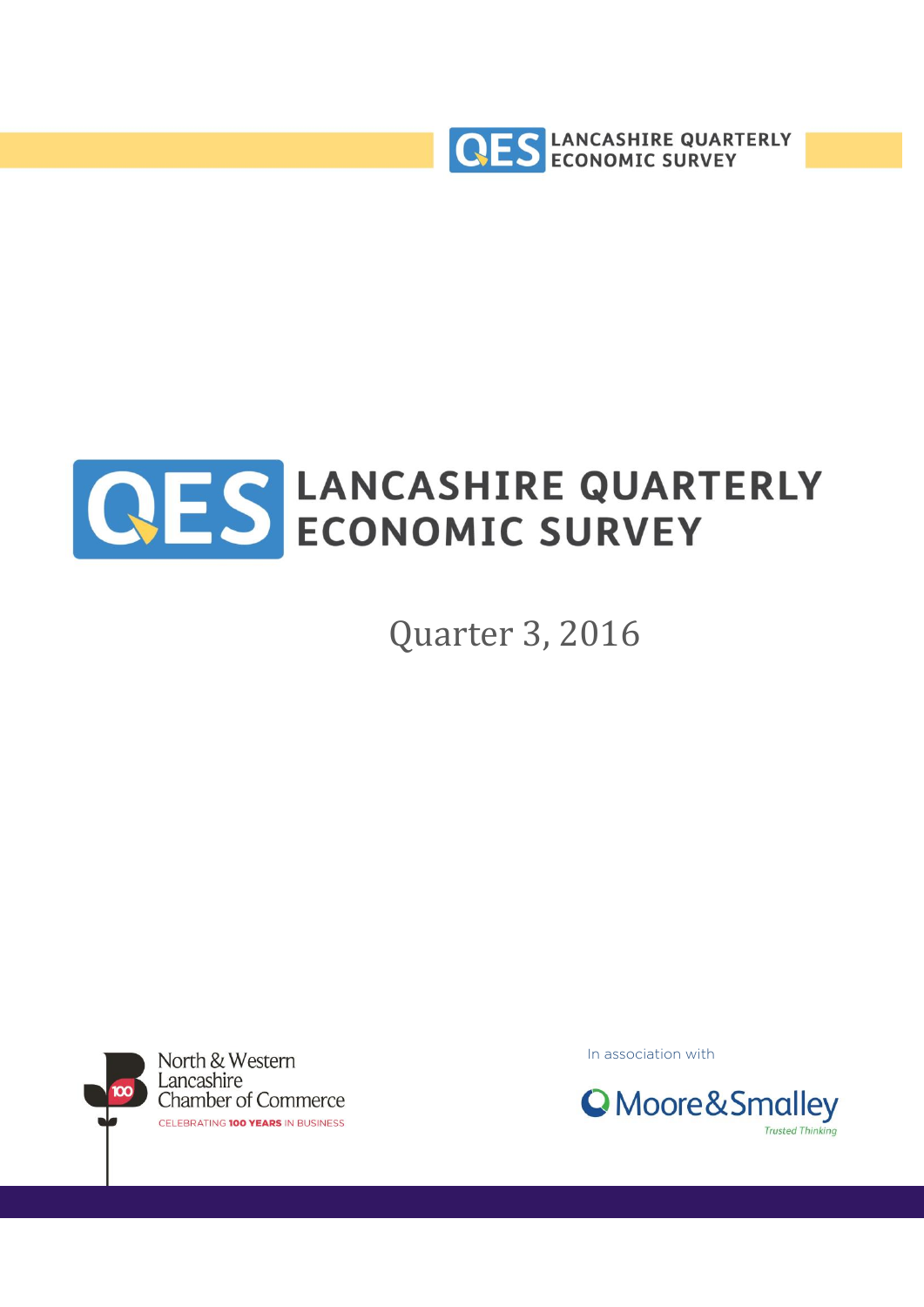

| <b>SECTION</b>                    | <b>PAGE</b> |
|-----------------------------------|-------------|
| Summary                           | 3           |
| <b>Domestic Market</b>            | 4           |
| <b>Export Market</b>              | 4           |
| Employment                        | 4           |
| Recruitment                       | 5           |
| <b>Business Confidence</b>        | 5           |
| Investment Intentions             | 6           |
| Capacity Utilisation and Cashflow | 6           |
| Prices                            | 7           |
| <b>External Factors</b>           | 8           |
| <b>Quarterly Balance Changes</b>  | 9           |

#### **About this Quarter's Survey**

The Q3 2016 Survey was conducted by the North & Western Lancashire Chamber of Commerce, the Chamber of Commerce East Lancashire, and the Lancaster District Chamber in conjunction with Moore & Smalley Chartered Accountants and Business Advisors.

- The survey collection period was between  $22^{nd}$  August and  $12^{th}$  September 2016.
- Responses were received from 267 companies across Lancashire employing 12,001 people.
- From the manufacturing sector, 99 business (37%) employing 7,110 people responded to the survey.
- From the service sector, 168 businesses (63%) employing 4,891 people responded to the survey.
- 166 companies (62%) were involved in exports.

**NB: The net balance figures referred to throughout this report are calculated by subtracting the percentage of businesses reporting a decrease in a factor from those reporting increases. A figure above 0 indicates growth, while a figure below 0 indicates contraction.**





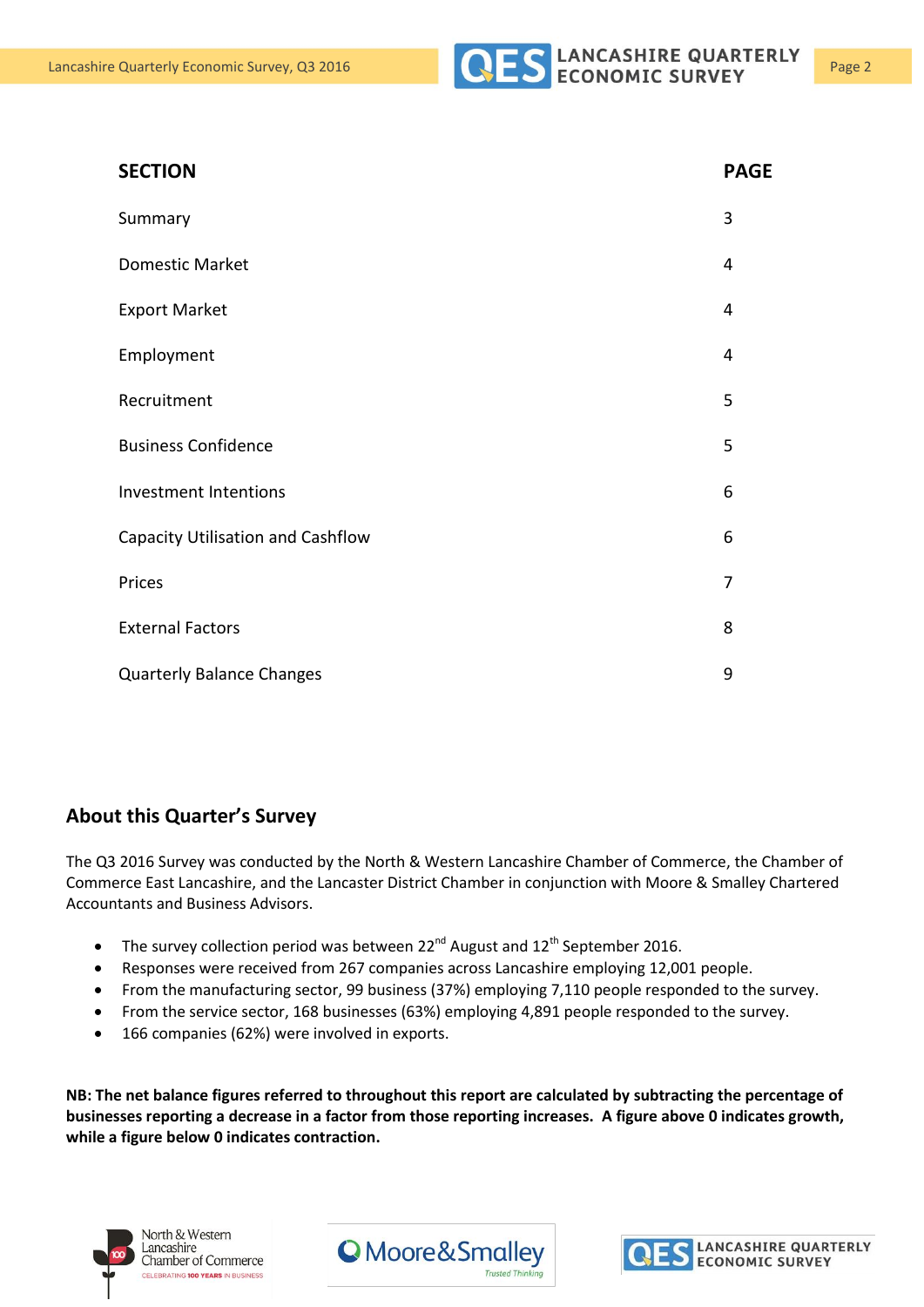

#### Summary

The results for the Q3 survey show a mixed picture, with an improved short-term performance in the manufacturing sector set against a further slowdown in growth in the services sector.

The survey – the first covering the period after the EU referendum – shows that manufacturers enjoyed improved domestic and export sales compared with the previous quarter, with some benefitting from sterling's recent fall. Meanwhile, the balance of service sector firms reporting improved domestic sales was at the lowest level seen since 2013, although service sector exports saw their first quarter of growth since Q4 2014.

The results suggest that the Lancashire economy is still growing - albeit at a slower rate than before the referendum - and supports the British Chambers of Commerce forecast for growth of 1% in 2017.

The survey suggests that near-term uncertainty following the vote to leave the European Union has led to some firms lower expectations for hiring, investment and profitability. However, despite a mild weakening in some key balances, overall business confidence across Lancashire appears to be strong and relatively stable following the Brexit vote.

Given this mixed picture, and muted business investment intentions, the Chamber of Commerce is urging the government to use next month's Autumn Statement to boost business confidence - by giving the green light to key infrastructure projects, and by introducing measures that 'crowd in' business investment and job creation.

#### **Key Findings in the Q3 Survey:**

- Overall, the figures for both the manufacturing and services firms indicate growth, but at a slower pace than before the referendum
- In the manufacturing sector, the balance of firms reporting improved export sales rose to +14, from +9 in Q2. The balance of firms reporting an increase in export orders is +16, up from +9. One factor may be the fall in sterling, which has made some UK manufacturers more competitive
- Domestically, the balance of manufacturers reporting increased sales rose to +6 from -3, and those reporting increased advance orders rose to +11 from -2
- In the last three months, the balance of manufacturers hiring more staff rose four points to +18 (from +14); whilst the services sector employment balance also climbed four points to +17 (from +13)
- Fewer manufacturing firms expect to take on staff in the next quarter (+3, down 15 points) is the lowest since Q1 2013
- The balance of services firms reporting improved domestic sales fell sharply to  $+7$  from  $+21$ , while the advance orders balance fell from +18 to +8 – indicating a significant slowing of growth
- Both of the services export balances moved in to positive territory after several quarters of contraction, although the export sales balance (+2) and export orders balance (+4) remain weak
- Fewer firms in both sectors are reporting that they are confident that their turnover and profitability will improve in the next year, although both remain positive
- Firms in both sectors have reported that exchange rates are of greater concern to their business than three months ago, with 29% of services businesses (up from 21%) and 73% of manufacturers (up from 53%) more concerned than in Q2.





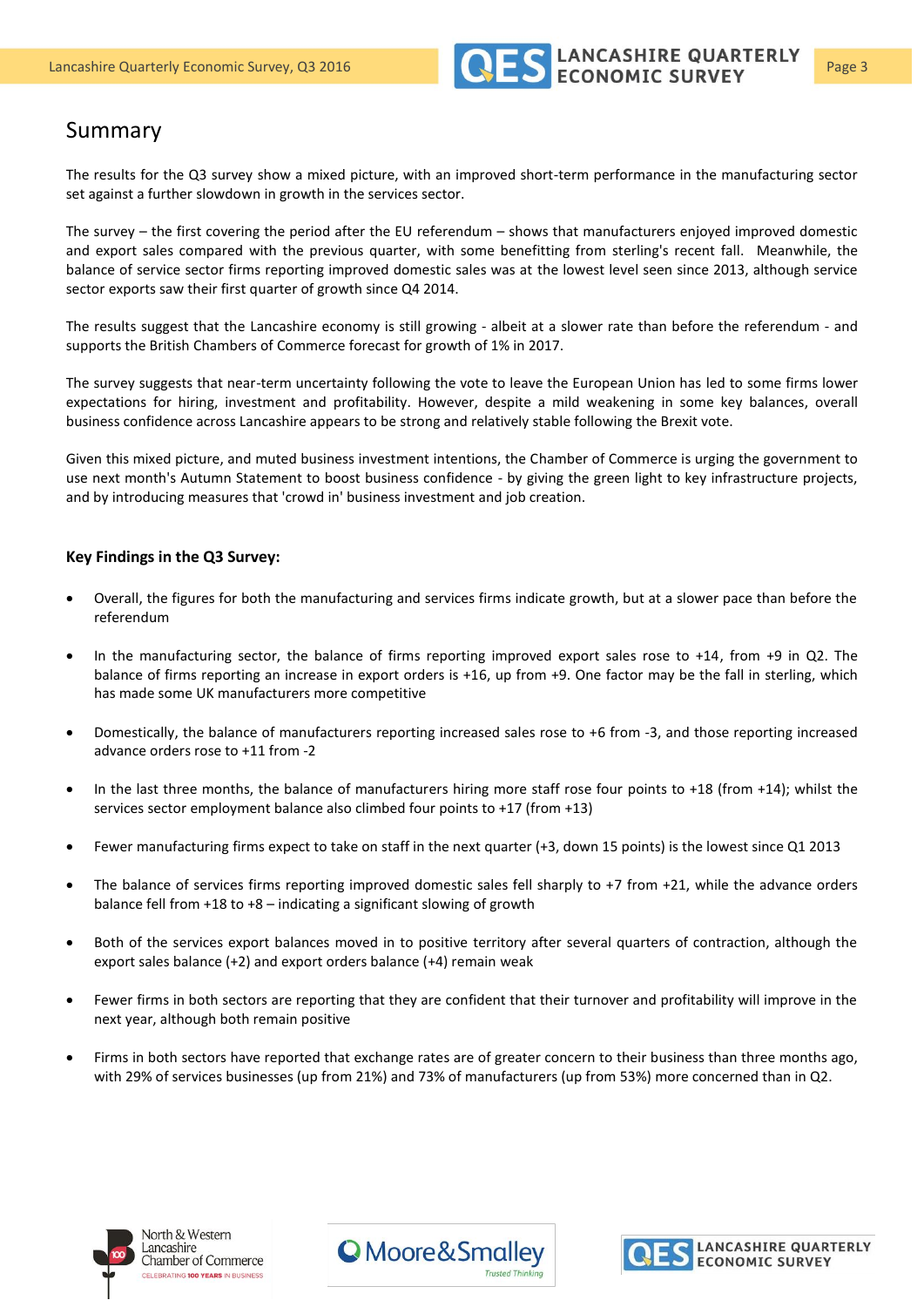

# Domestic Market



**+Positive number represents an expansion -Negative number represents a contraction**

Export Market



### Employment



Results this quarter show that the Lancashire economy is still seeing signs of growth but the pace is slower than at any time in the last four years. In manufacturing, both domestic balances improved in Q3 having gone in to contraction in the previous quarter. The UK manufacturing sales balance gained nine points (+6, up from -3) whilst the manufacturing orders balance gained thirteen points (+11, up from -2).

Of more concern is the continued slowdown in the service sector, which has been the main driver of economic recovery since 2008. The services UK sales balance lost fourteen points (+7, down from +21) whilst the domestic orders balance lost ten points (+8, down from +18).

The UK's vote to leave the EU has resulted in a further weakening of the pound in Q3, thus making exported goods and services more attractive to overseas customers. Indeed, all of the export balance measures in this survey improved in Q3.

The manufacturing export sales balance climbed five points (+14, up from +9), whilst the export orders balance was up seven points (+16, up from +9).

Lancashire's service sector exports continue to lag behind those in manufacturing; however Q3 has seen the services export balances back in positive territory for the first time since Q4 2014. The services export sales balance was up seven points (+2, up from -5), whilst the export orders balance gained sixteen points (+4, up from -12).

There was a slight improvement in three out of the four employment measures in Q3 indicating that businesses are still confident enough to recruit despite increasing economic uncertainty following the Brexit vote.

Both of the retrospective employment balances gained four points, with the services employment balance reaching +17 (up from +13) and the manufacturing employment balance at  $+18$  (up from  $+14$ ).

Looking ahead, service sector employment expectations improved slightly Q3 after a large fall in the previous quarter (+22, up from +19). However, the forward-looking employment balance for manufacturing slumped fifteen points (+3, down from +18) and is cause for concern.





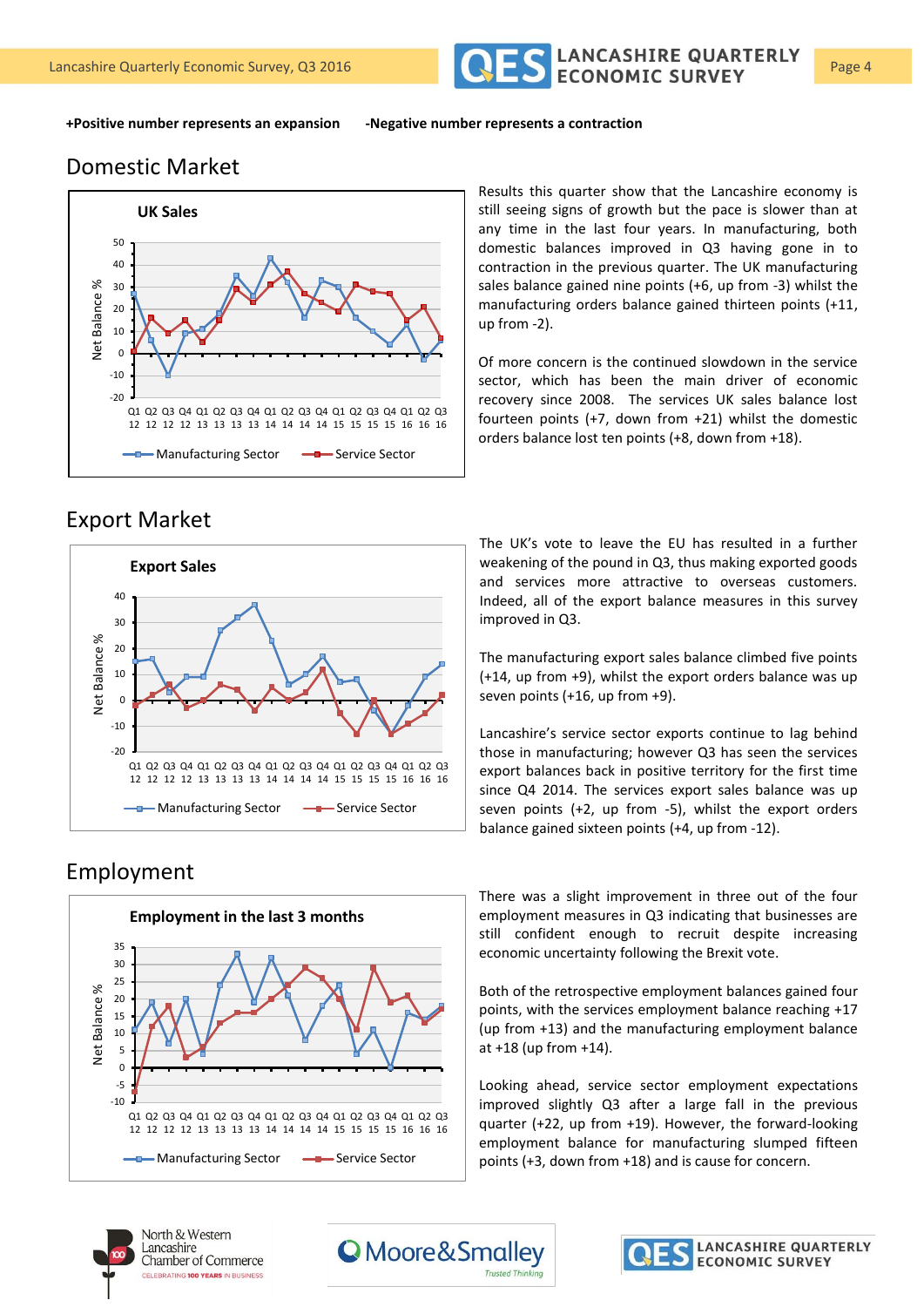

#### Recruitment

The percentage of firms attempting to recruit in the last three months remained relatively unchanged from the previous quarter (48%, down from 50%). Of all firms attempting to recruit, 42% were seeking to fill permanent vacancies (down 5%), with 25% looking to take on temporary workers (up 8%). 68% of firms attempted to recruit for full-time positions (down 12%), whilst 26% were offering part-time roles (up 8%).

Just over half of firms attempting to recruit said they experienced difficulties finding suitable staff (55%, up from 54%). For manufacturing firms, skilled manual and technical positions continue to be the most difficult to fill (73%, up from 68%). Service businesses found that professional/managerial positions were the most difficult for them to fill this quarter (45%, down from 51%).

#### Business confidence



There was a mild weakening in three out of four business confidence measures in Q3, but overall business confidence in Lancashire remains strong.

In the service sector, the net balance of companies expecting turnover to improve in the year ahead was down five points (+50, down from +55) whilst the service sector profitability balance weakened just a single point on the previous quarter (+35, down from +36).

Manufacturers were slightly more optimistic that turnover and profitability would improve over the next 12 months. The net balance of manufacturing companies expecting turnover to improve was up two points (+56, up from +54), whilst the manufacturing profitability balance lost two points (+39, down from +41).





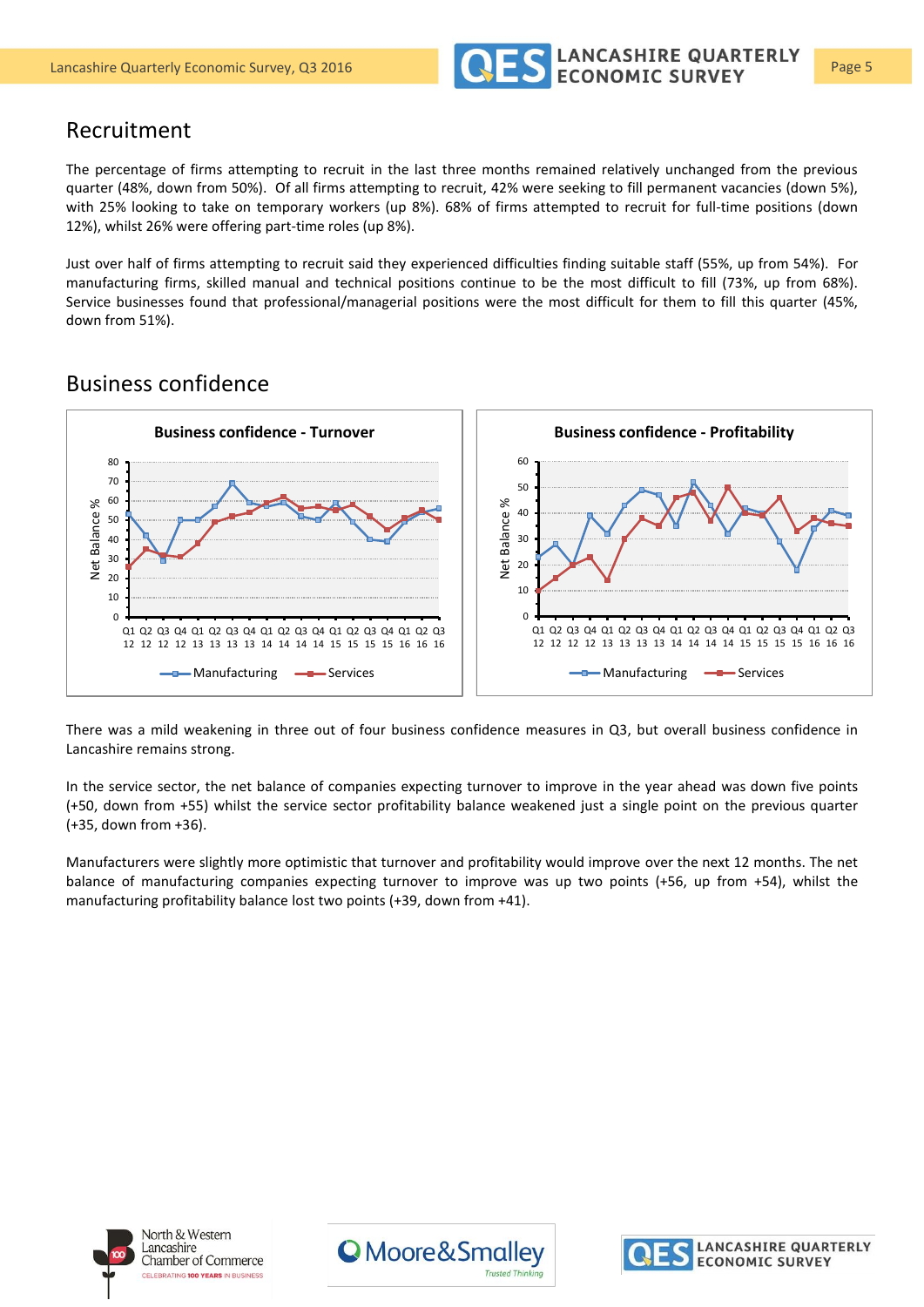

#### Investment intentions



The vote to leave the EU doesn't appear to have any immediate impact on investment intentions as far as respondents to this survey are concerned. In manufacturing, the plant & machinery investment balance rebounded this quarter with a 21 point gain (+33, up from +12). Q3 has also seen an improvement in the manufacturing training investment balance which climbed seven points (+26, up from +19).

For service businesses, training investment plans weakened marginally in Q3 but continue to be a higher priority than investment in capital assets. The training investment balance lost two points (+17, down from +19), whilst the capital investment balance gained three points this quarter (+8, up from +5).



# Capacity Utilisation and Cashflow

There was a slight increase in the percentage of firms operating at full capacity this quarter. The share of manufacturing firms operating at full capacity was up six points to 29%; whilst the share of service firms operating at full capacity increased by a single point to 33%.

Cashflow in both sectors remains weak. The manufacturing cashflow balance gained a single point (+5, up from +4) whilst the services cashflow balance remained static at +4.





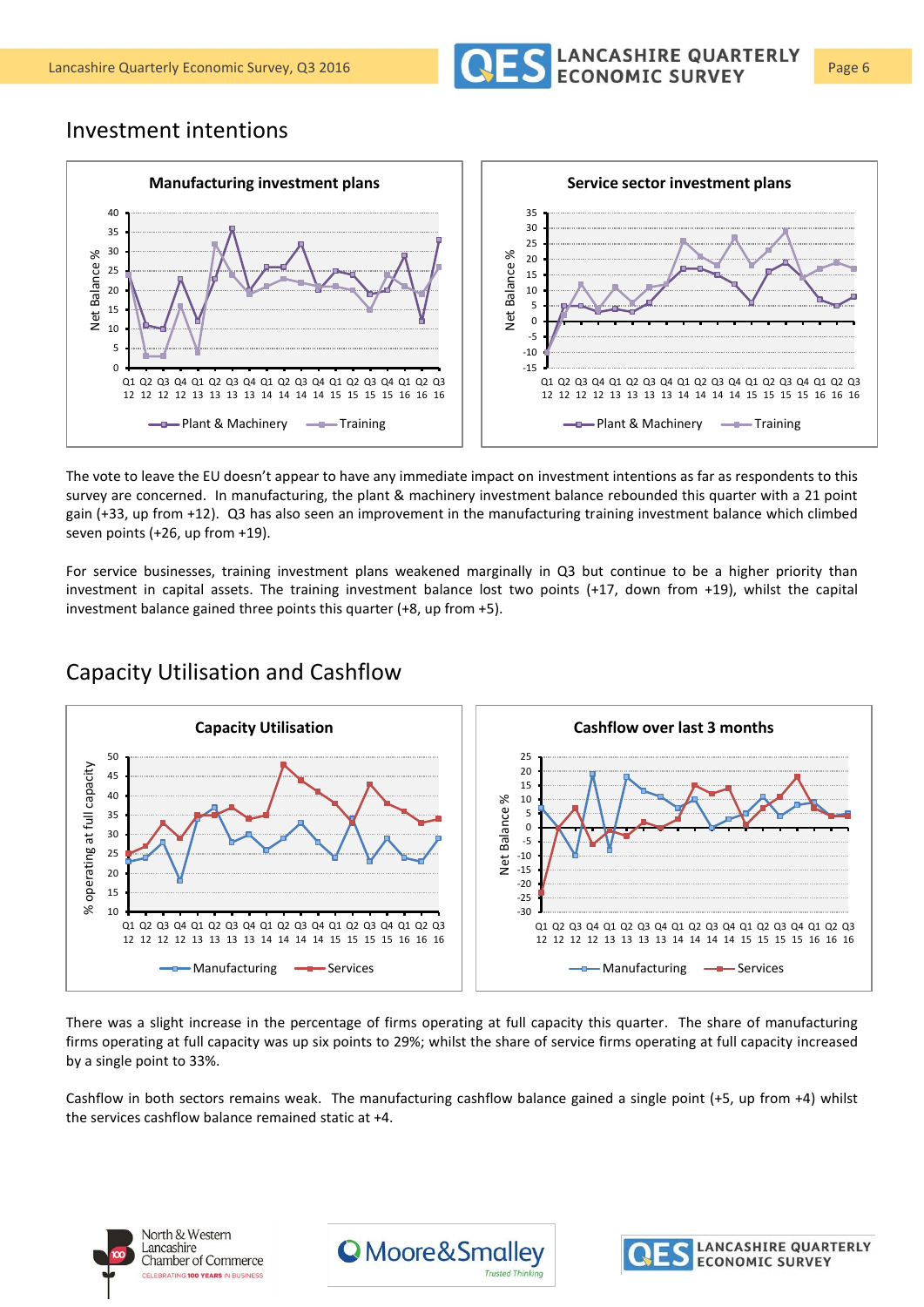

#### Prices



Q3 has seen a significant jump in the number of firms expecting to increase prices over the next three months. The net balance of manufacturing firms intending to increase prices jumped 31 points (+35, up from +4); whilst the services net balance was up nine points (+34, up from +25).

In terms of factors affecting the price of goods and services, almost three quarters of manufacturing firms (70%, up from 30%) said they were under pressure to raise prices because of raw material costs. Service sector firms were also under more pressure to increase prices from raw material costs (24%, up from 12%), although other overheads remains the biggest pressure (29%, down from 36%).



There was a weakening in both sectors in terms of pressure from pay settlements, with 10% of manufacturing firms (down 13%) and 14% of service sector businesses (down 13%) likely to raise prices as a consequence of pay awards. Concerns over implementation of the new National Living Wage in April 2016 could have eased this quarter, although pressure to maintain wage differentials with higher paid workers may continue to put pressure on firms in future quarters.





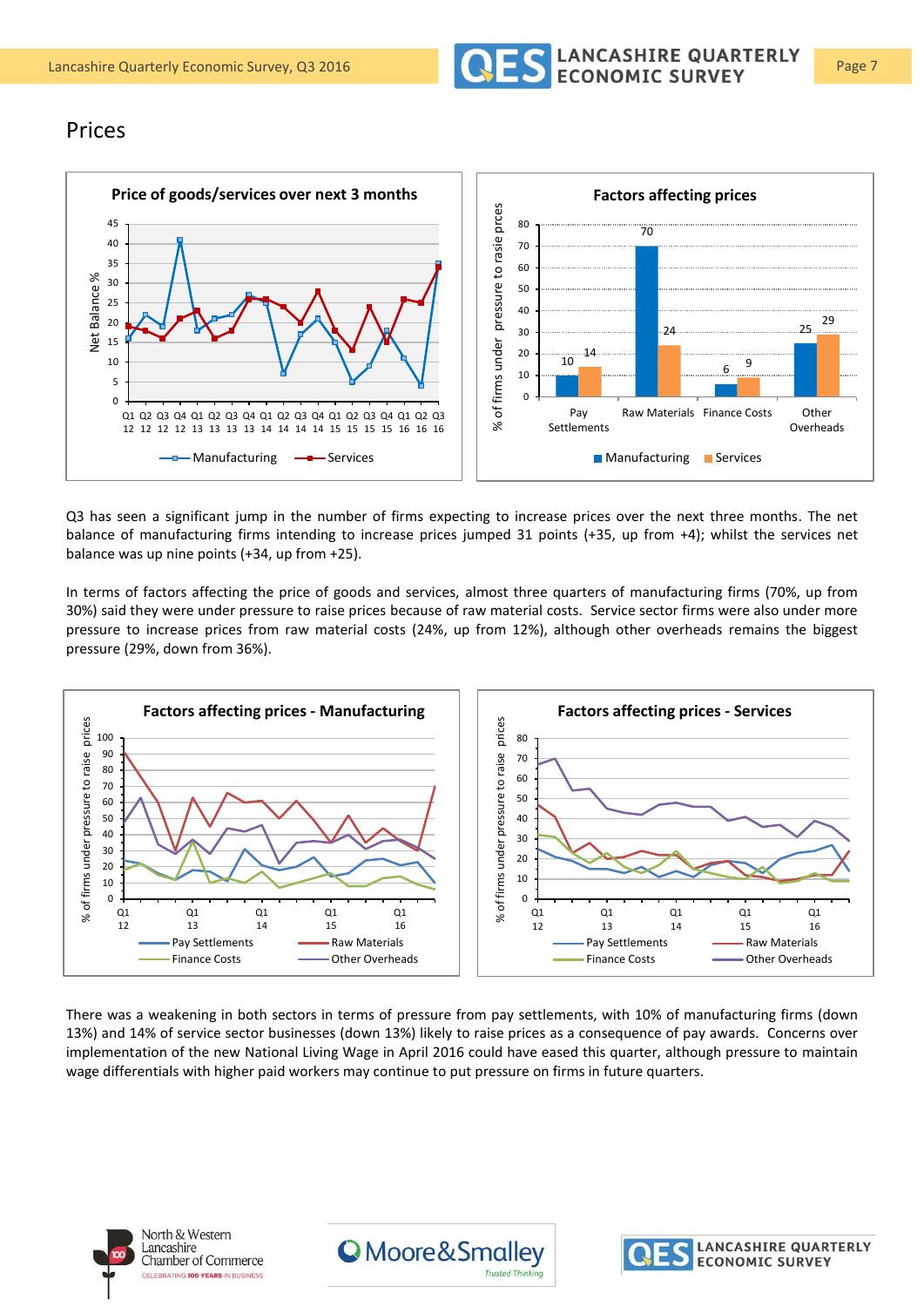Lancashire Quarterly Economic Survey, Q3 2016 **Page 8** CONOMIC SURVEY Page 8

# Business Concerns (external factors) - Manufacturing



73% of manufacturing firms in the survey said they had more concern about exchange rates than three months ago (up from 53%). This is a record high for the Lancashire QES, and is also 28% higher than at this time last year. This is clear evidence that Brexit is giving businesses cause for concern as the pound continues to weaken.

Concerns over competition eased this quarter (34%, down from 47%) whilst slightly more firms were worried about business taxation (19%, up from 13%). Concerns over business rates, interest rates, and inflation were relatively unchanged from the previous quarter.



# Business Concerns (external factors) – Services

Competition remains the most significant concern for firms in the service sector (34%, down from 47%); followed by exchange rates (29%, up from 21%). All other measures of concern either eased or remained static amongst service businesses compared to three months ago.





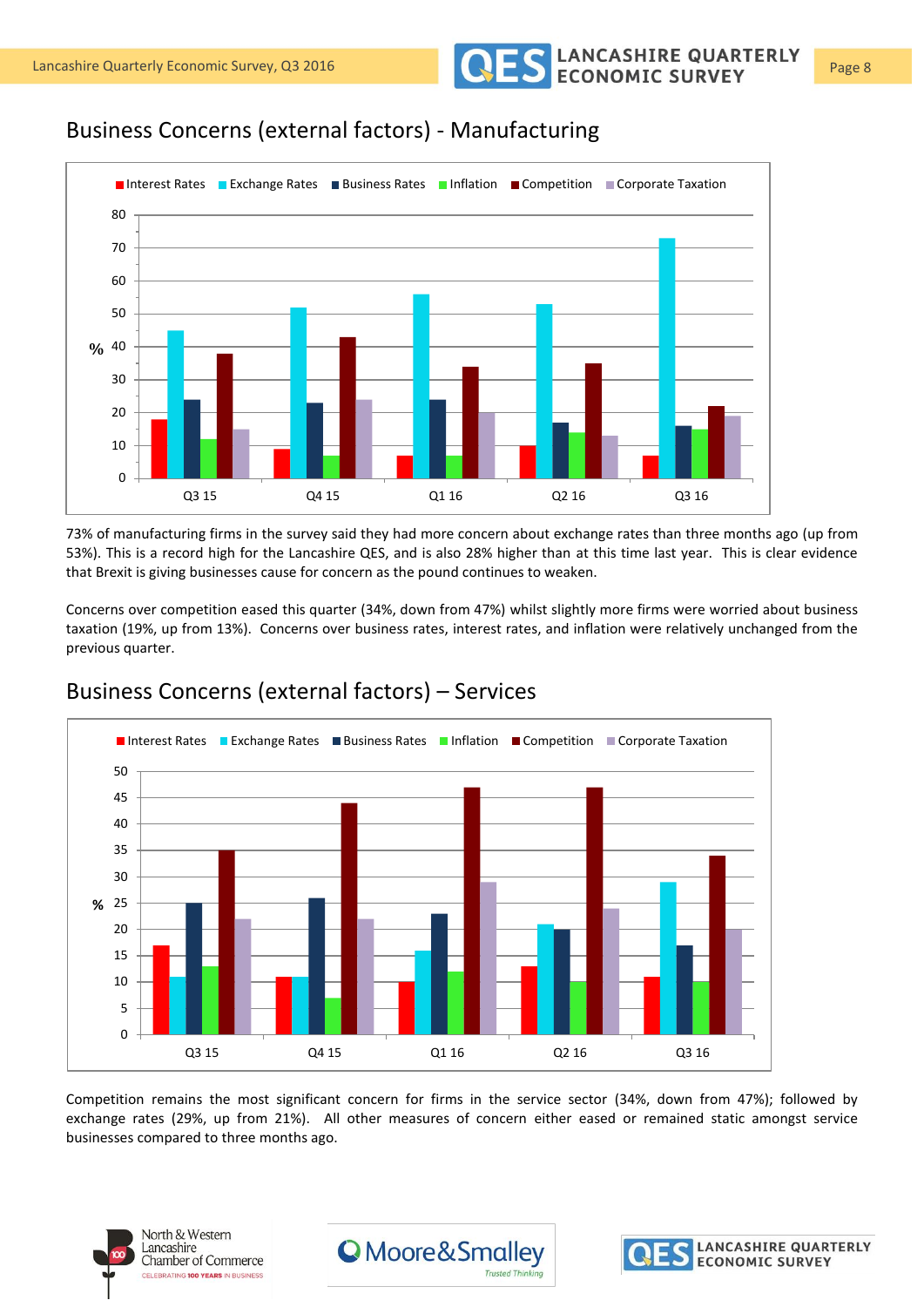

#### **BALANCE CHANGES Quarterly Change**

|                                                              | <b>Manufacturing</b> |                | <b>Services</b> |                         | <b>Manufacturing</b> | <b>Services</b>  |
|--------------------------------------------------------------|----------------------|----------------|-----------------|-------------------------|----------------------|------------------|
|                                                              | Q <sub>2</sub>       | Q <sub>3</sub> | Q <sub>2</sub>  | Q <sub>3</sub>          |                      |                  |
|                                                              | 2016                 | 2016           | 2016            | 2016                    | Q3 2016              | Q3 2016          |
| <b>Domestic Sales</b>                                        | $-3$                 | 6              | 21              | $\overline{7}$          | 9                    | $-14$            |
| <b>Domestic Orders</b>                                       | $-2$                 | 11             | 18              | 8                       | 13                   | $-10$            |
| <b>Export Sales</b>                                          | 9                    | 14             | $-5$            | $\overline{2}$          | 5                    | 7                |
| <b>Export Orders</b>                                         | $9\,$                | 16             | $-12$           | $\overline{\mathbf{4}}$ | $\overline{7}$       | 16               |
| Employment last 3 months                                     | 14                   | 18             | 13              | 17                      | 4                    | 4                |
| Employment next 3 months                                     | 18                   | 3              | 19              | 22                      | $-15$                | 3                |
| % Tried to recruit                                           | 57                   | 55             | 44              | 44                      | $-2$                 | $\mathbf 0$      |
| % Part-time                                                  | 8                    | 11             | 27              | 38                      | 3                    | 11               |
| % Full-time                                                  | 76                   | 89             | 83              | 53                      | 13                   | $-30$            |
| % Temporary                                                  | 19                   | 17             | 15              | 31                      | $-2$                 | 16               |
| % Permanent                                                  | 48                   | 40             | 46              | 43                      | -8                   | $-3$             |
| % Recruitment difficulties                                   | 55                   | 46             | 53              | 62                      | -9                   | 9                |
| % Skilled manual                                             | 68                   | 73             | 51              | 42                      | 5                    | -9               |
| % Professional/Managerial                                    | 43                   | 37             | 51              | 45                      | -6                   | -6               |
| % Clerical                                                   | 19                   | 20             | 31              | 28                      | 1                    | $-3$             |
| % Semi and unskilled                                         | 32                   | 40             | 18              | 17                      | 8                    | $-1$             |
| Cashflow                                                     | $\sqrt{4}$           | 5              | $\overline{4}$  | $\overline{a}$          | 1                    | $\mathbf 0$      |
| Investment - plant/machinery                                 | 12                   | 33             | 5               | 8                       | 21                   | 3                |
| Investment - training                                        | 19                   | 26             | 19              | 17                      | 7                    | $-2$             |
| Confidence - turnover                                        | 54                   | 56             | 55              | 50                      | $\overline{2}$       | $-5$             |
| Confidence - profitability                                   | 41                   | 39             | 36              | 35                      | $-2$                 | $-1$             |
| % Full capacity                                              | 23                   | 29             | 33              | 34                      | 6                    | 1                |
| Prices                                                       | $\overline{4}$       | 35             | 25              | 34                      | 31                   | 9                |
| % Pay Settlements                                            | 23                   | 10             | 27              | 14                      | $-13$                | $-13$            |
| % Raw materials                                              | 30                   | 70             | 12              | 24                      | 40                   | 12               |
| % Financial costs                                            | 9                    | 6              | 9               | 9                       | $-3$                 | $\boldsymbol{0}$ |
| % Other overheads                                            | 32                   | 25             | 36              | 29                      | $-7$                 | $-7$             |
| <b>External Factors of more concern</b><br>than 3 months ago |                      |                |                 |                         |                      |                  |
| % Interest rates                                             | 10                   | $\overline{7}$ | 13              | 11                      | $-3$                 | $-2$             |
| % Exchange rates                                             | 53                   | 73             | 21              | 29                      | 20                   | 8                |
| % Business rates                                             | 17                   | 16             | 20              | 17                      | $\textbf{-1}$        | $-3$             |
| % Inflation                                                  | 14                   | 15             | 10              | 10                      | $\mathbf{1}$         | $\boldsymbol{0}$ |
| % Competition                                                | 35                   | 22             | 47              | 34                      | $-13$                | $-13$            |
| $%$ Tax                                                      | 13                   | 19             | 24              | 20                      | 6                    | -4               |







LANCASHIRE QUARTERLY